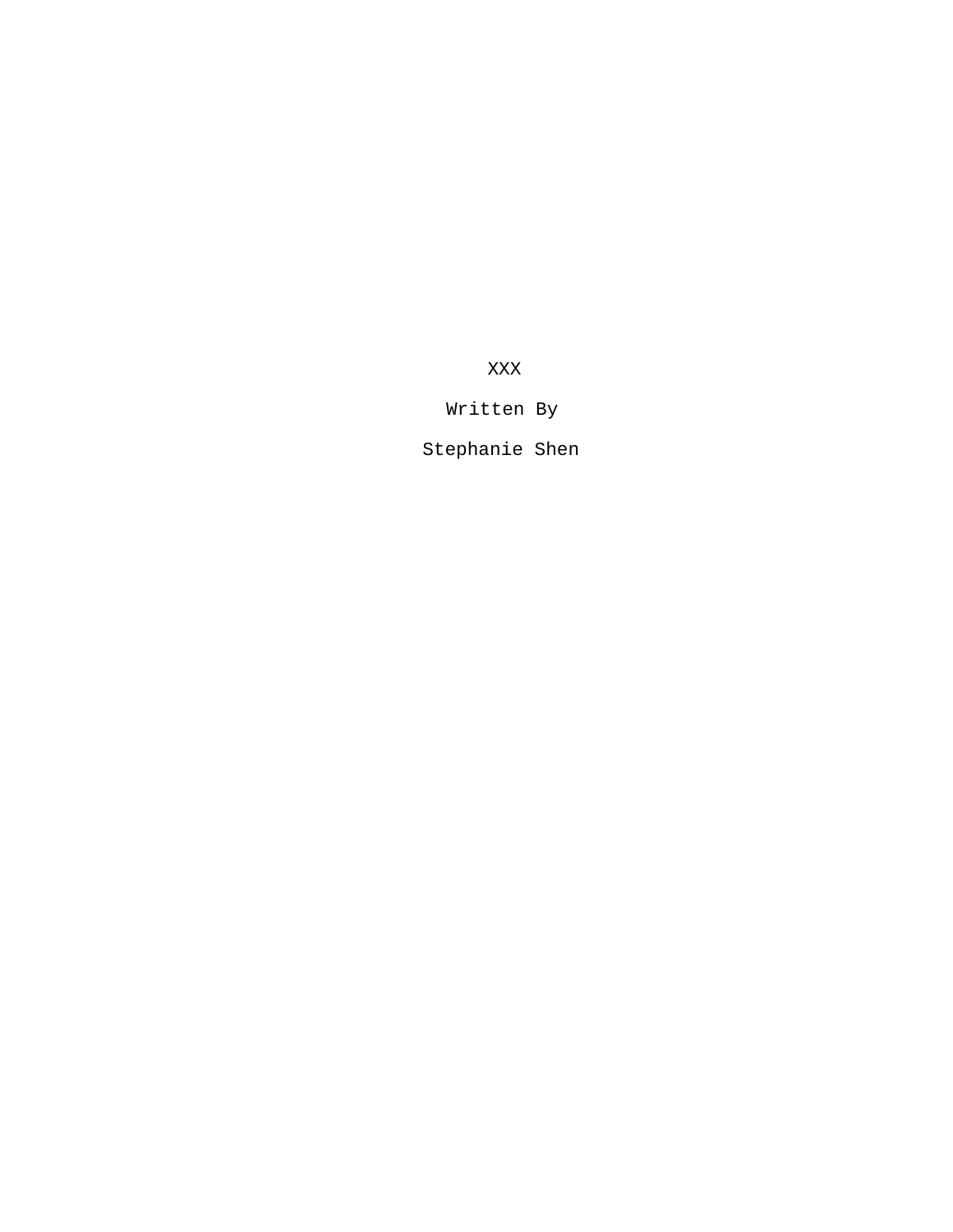INT. DORM ROOM - NIGHT

Group of THREE YOUNG COLLEGE GIRLS (18) lounge in a dim-lit dorm room. JADE (white, alternative, tom-boy) and LAUREN (basic looking sorority girl) sit on the bed while third girl HOLLY (Asian) stands with her shoulder leaning against the dorm door. They're all on their smartphones.

Jade and Lauren swipe through Tinder on Lauren's phone.

JADE Fish pic. Swipe left.

LAUREN He's kind of cute though.

JADE If you're from Alabama.

LAUREN

Ugh, whatever. Holly. He's cute right?

Lauren extends her arms to show Holly her phone. Holly walks towards the bed and squints for a few moments as if making a decision.

> HOLLY I'm probably a little biased because that person's not Tyler. So no.

Lauren lets out an intense gasp in surprise.

LAUREN BITCH. Tell us more. How's that going?

She eagerly puts down her phone with genuine intrigue. Jade stays glued to her phone, unbothered.

> HOLLY I don't wanna jinx anything, but if we end up getting married, this is my official invitation for you guys to be my bridesmaids.

Jade looks up from her phone for a brief moment.

JADE You think you found your prince charming?

Created using Celtx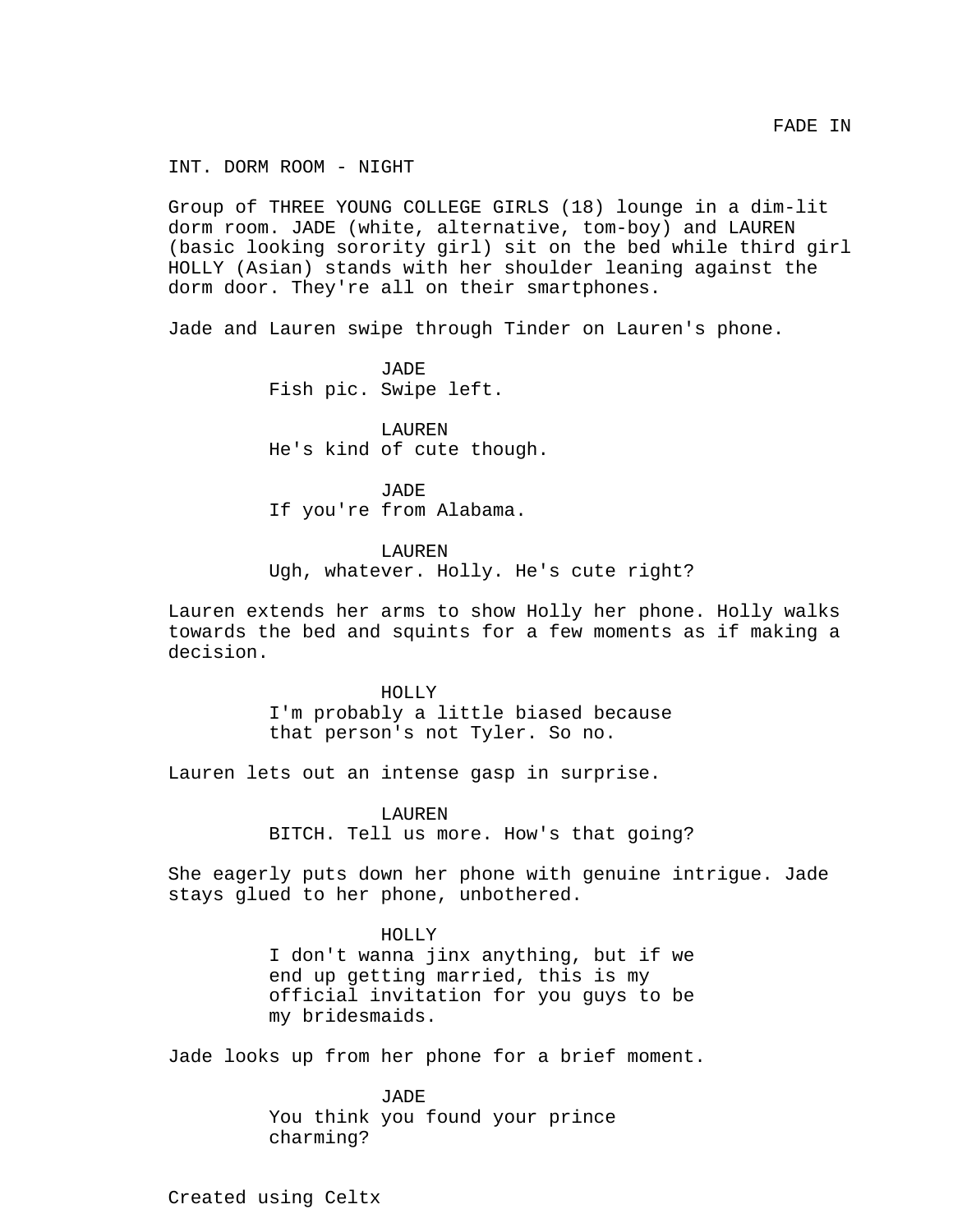### HOLLY

Well first of all, he like totally cares about what I have to say. Like last night he asked about all my hopes and dreams, my biggest fears, and my childhood trauma and insecurities and stuff. He really makes me feel--what's the saying? "Seen." And "heard."

#### JADE

Huh. So he's not just looking to smash and pass.

LAUREN I'm turned on for you, girl.

HOLLY That's not even all. Last night he bought me this necklace with his initials on it.

Lauren and Jade let out a light gasp.

HOLLY (CONT'D) AND he sent me a playlist this morning of songs that remind him of me.

JADE Dude's got all the love languages covered.

LAUREN Isn't he like, a science nerd or something?

# HOLLY

Computer engineering. He's doing research with Dr. Ben Cogan or whatever his name is. The dean of the department. No big deal.

### LAUREN

So he has a brain!

JADE How'd you guys meet again?

HOLLY

Tinder. But, before you guys judge, I think we can be one of their few success stories.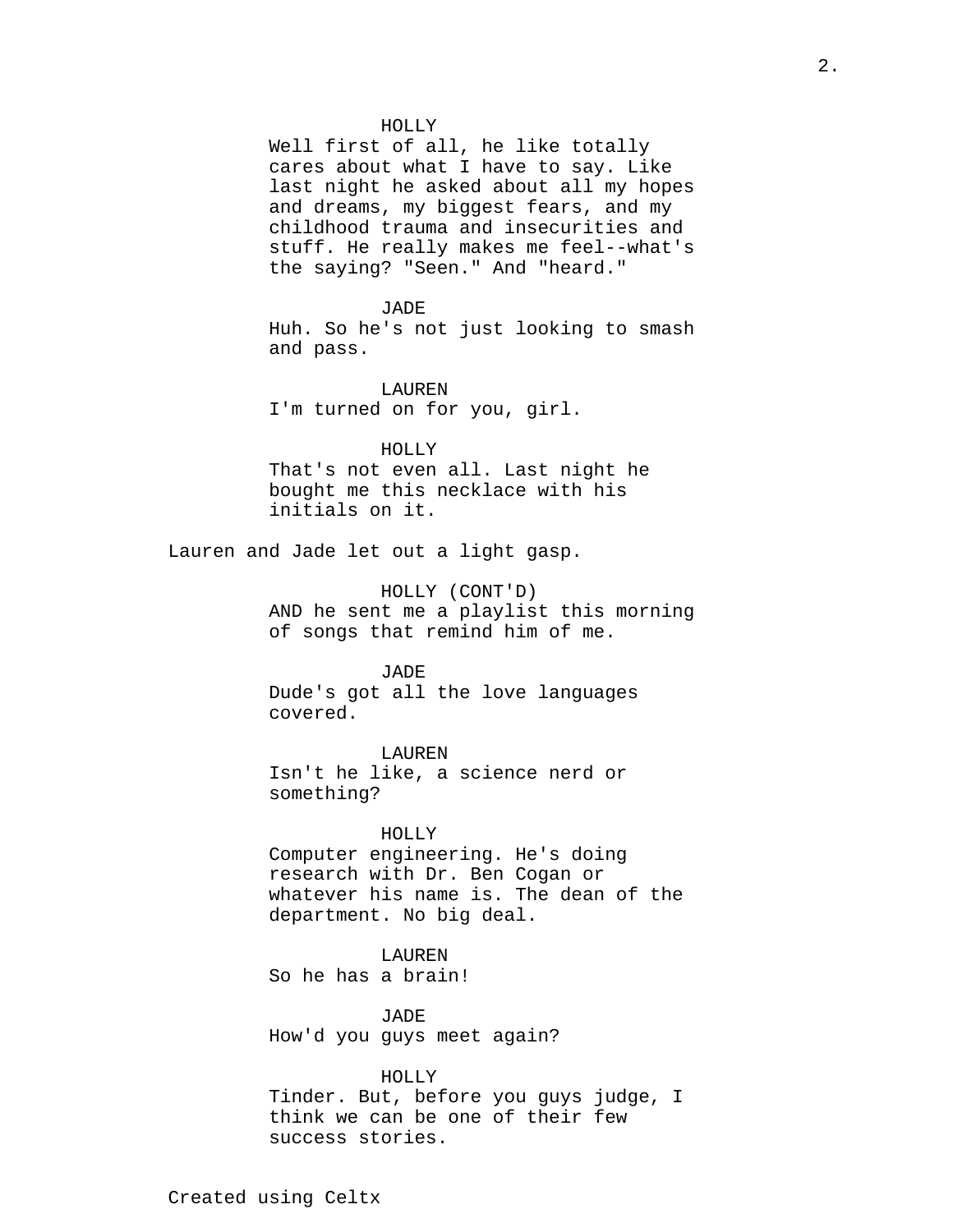LAUREN Grown up Holly has a boyfriend now.

JADE Before the end of our first semester. Impressive.

HOLLY Not yet. But he wants to take me to dinner tomorrow. So, I think he'll be asking any day now.

INT. FRATERNITY HOUSE LIVING ROOM - NIGHT

Two COLLEGE FRAT BOYS (white, 22) sit on the couch and drunkenly throw ping pong balls into red solo cups dispersed on the living room table. They look exactly how you'd imagine frat boys to look like. Rap music plays on low volume from speakers. The room is trashed.

We hear footsteps on the staircase. Two people walk slowly down the steps. A skinny Asian girl, who looks no older than 20, wearing nothing but an unhooked bra and unbuttoned jeans with her hair in a messy bun. And a tall, brown-haired white boy, TYLER (22), shirtless in boxers.

> ASIAN GIRL I had a really great time tonight.

#### TYLER

Me too.

She smiles and affectionately gives Tyler a hug. This is not reciprocated. He apathetically puts his arms around her.

> ASIAN GIRL And thank you for the necklace.

She runs her fingers over the necklace she's wearing. It's the letter T.

> TYLER Text me when you get back. I'll pick you up for lunch tomorrow.

She walks out through the front door and Tyler closes it behind her.

> FRAT BOY #1 Another chink?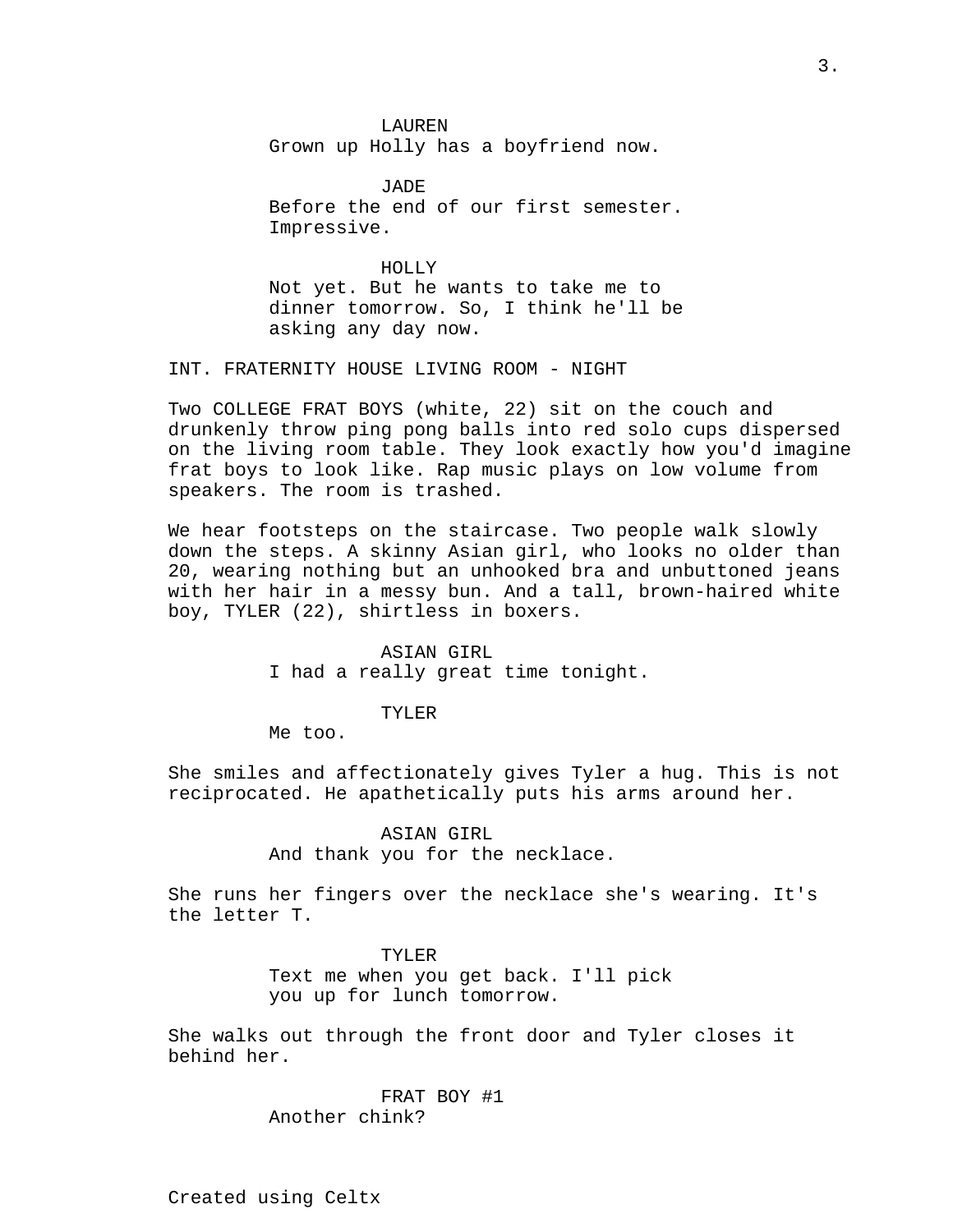TYLER Why not? They're easy.

FRAT BOY #1 Yeah it's like they want to be raped sometimes.

FRAT BOY #2 They're sexy in their school uniforms too.

FRAT BOY #1 People go crazy for that shit on the internet.

FRAT BOY #1 How's the other one you're smashing?

TYLER Ah, Holly. Gave her a necklace yesterday.

FRAT BOY #1 And sent the Spotify playlist?

TYLER Yup. Thanks for sending me that by the way. Works like a fucking charm.

Tyler sits down on the couch and takes out his phone. He starts swiping through Tinder. He's swiping right on every single person.

> FRAT BOY #1 Say two words to a woman other than "let's fuck" and they think you wanna marry them.

TYLER Not complaining. Works out in my favor cause I get to keep them for longer.

Frat Boy #2 sits on the couch beside him and looks over at Tyler's phone.

> FRAT BOY #2 Why'd you swipe? She wasn't even hot.

TYLER Are you kidding? Did you see her tits?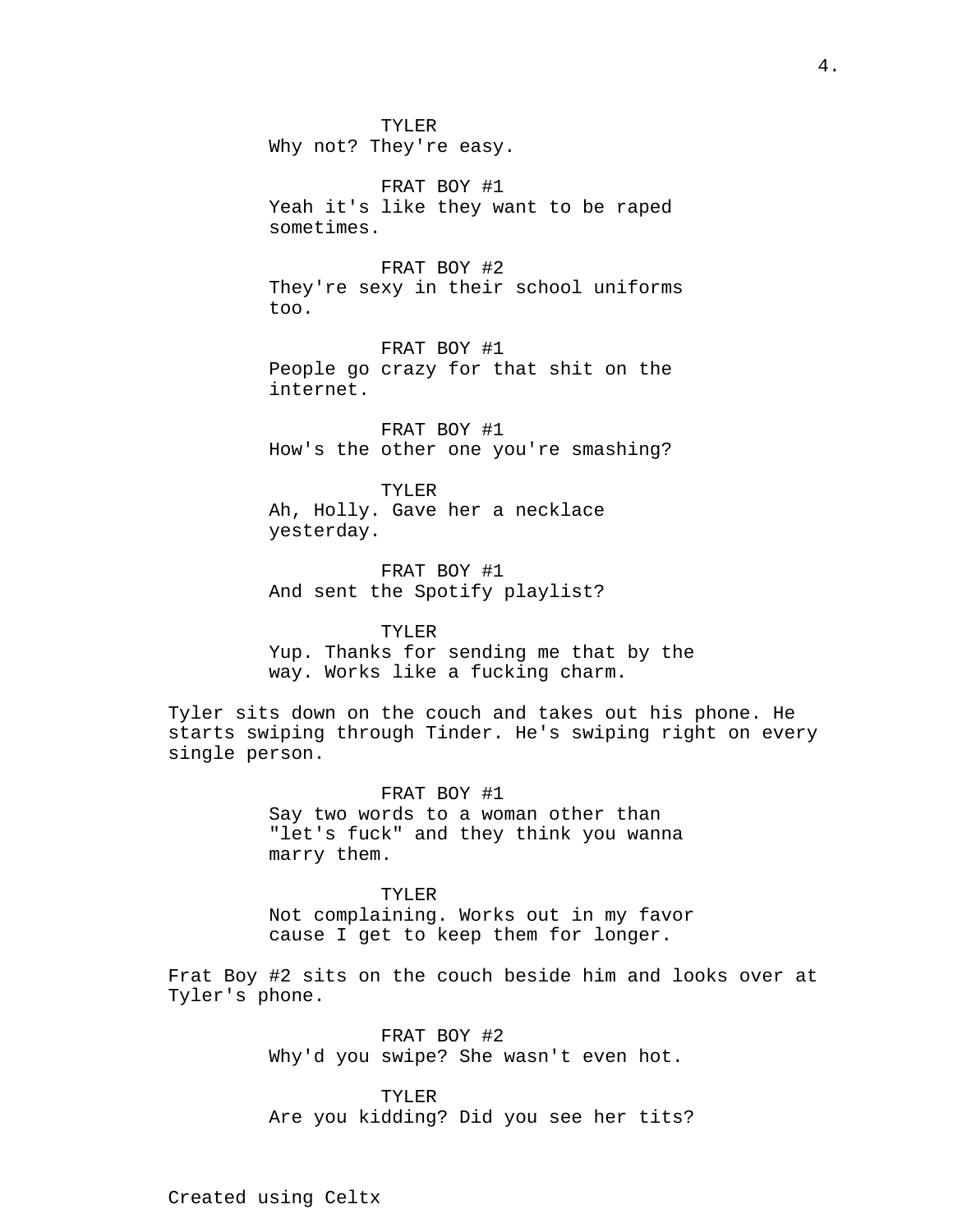FRAT BOY #2 Do people care more about ass or tits now though?

TYLER On the internet, no one cares. Motherfuckers would rock their socks off to a fat chick sucking off a grandpa.

INT. DORM ROOM - NIGHT

Cut back to girls in the dorm. Holly is standing at the end of the bed near the bedframe. Jade sits on the opposite end with her arms crossed. Lauren sits at the end of the bed close to Holly, leaning in towards her.

> LAUREN Did you guys...you know...do it?

### HOLLY

Shut up.

LAUREN So the answer is yes?

Holly pulls out her phone and begins to look through it, searching for something.

HOLLY

Alright. I'm all about women empowerment and respecting your body and all of that Twitter feminism crap. So don't think I sold my self-respect to please a boy. But...

She turns her phone to Lauren and Jade and reveals a picture of her completely nude.

JADE

Uh...

Her tone is difficult to comprehend -- impressed? Shocked? Concerned? Holly and Lauren don't acknowledge it.

> LAUREN You. Look. Amazing.

HOLLY You think so? I had to take it like 15 times just to get at least one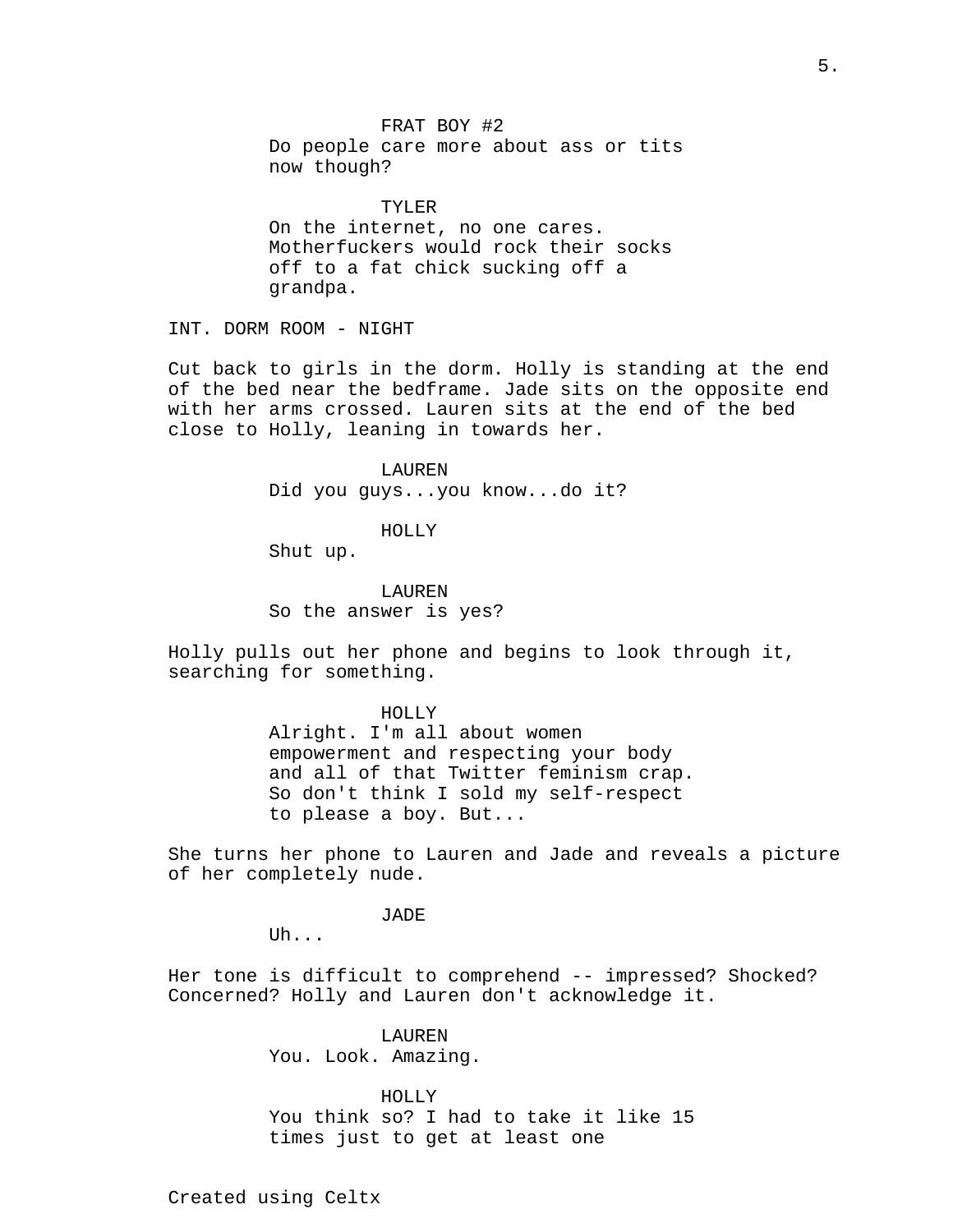LAUREN You look like a porn star in the most respectful empowering way.

### HOLLY

He called me the most beautiful goddess to ever walk the earth. Most guys respond with a fire emoji or something.

Jade interjects.

# JADE

Okay. Hashtag feminism and all that stuff but, how long have you known this kid for again?

Holly gives Jade a suspicious stare.

HOLLY

Why does that matter---

#### JADE

All I'm saying is, just two weeks. And you guys aren't even official yet.

#### HOLLY

Are you saying I don't have autonomy over my own body?

JADE I've encountered enough douchebags who don't have the best intentions--

### HOLLY

Jade. You could walk in on Tyler holding a severed head and you'd still be compelled to voluntarily help him hide it.

JADE So he's capable of murder.

# HOLLY

NO. What? No!

# JADE

If some random dude from your Intro to Business class ends up seeing that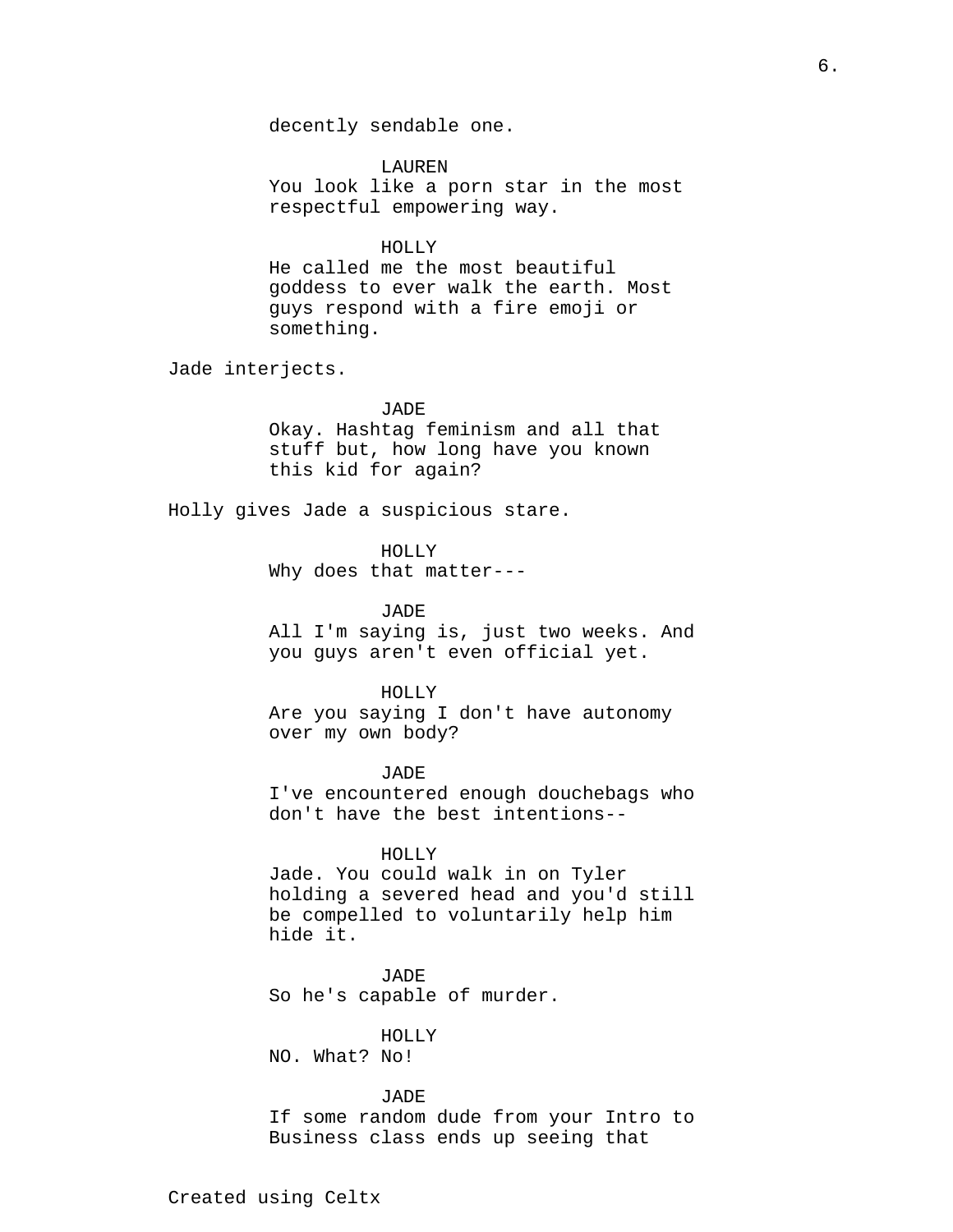photo at some point, don't say I didn't warn you.

HOLLY

Which is why I'm saying Tyler's the most down to earth, trustworthy and empathetic person I've ever met and you'd think so too if you'd met him.

#### JADE

And if he's actually a fuckboy?

### HOLLY

All the fuckboys are finance majors. Not smart computer engineers doing research with the dean.

# JADE

Holly, you've known this guy for two seconds--

#### HOLLY

Don't take out your own insecurities on me because you see that I'm happy and you can't get over your own shitty taste in men.

INT. FRATERNITY HOUSE LIVING ROOM - NIGHT

Tyler and the two frat boys are still sit on the couch, Tyler in the middle. They're both watching his phone screen. He's showing them something.

On the screen we see the same picture Holly showed her friends.

#### FRAT BOY #1

That's gotta be like...at least fifty bucks from a random desperate dude on Instagram.

#### TYLER

Dude, no. If you wanna talk desperate, fish out the dumbasses on 4chan and they'd give you two-hundred for just one photo.

FRAT BOY #2 Is this worth that much though? It's kinda mediocre.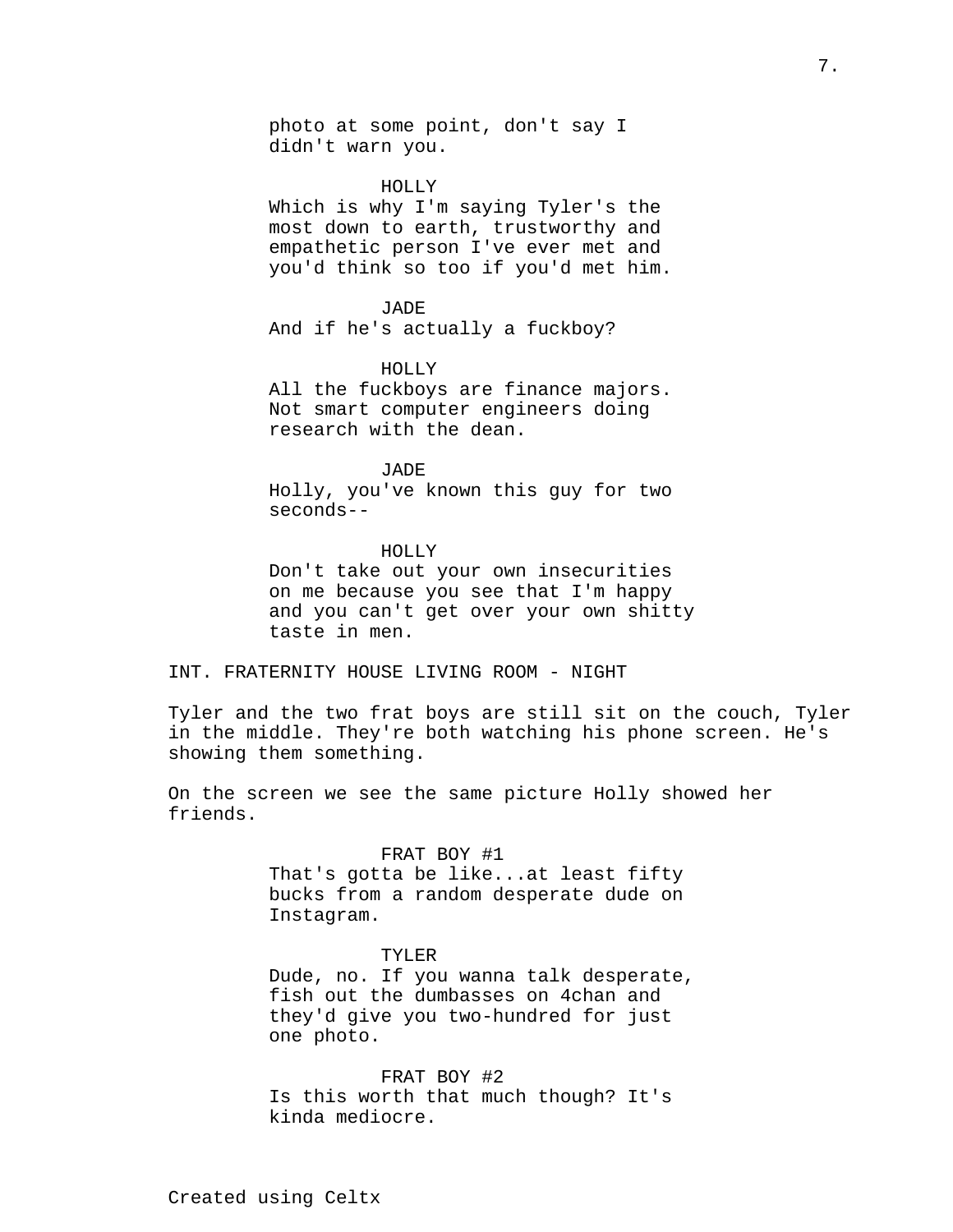#### TYLER

No it's not worth that much. Which is why you have to fish out the desperate horny dumbasses.

### FRAT BOY #1

Do you think you could get more from her? She could be like our official permanent supply. I've been running kind of low on molly cash.

Frat Boy #1 takes a hit of what looks like a vape pen. The other two are pouring more shots.

### FRAT BOY #2

Why don't you try that schoolgirl outfit thing and put her face in it? People jizz their pants for Asian schoolgirls.

# TYLER

As much money as that could bring in, she'd be pretty suspicious if I asked her to take one with her face.

### FRAT BOY #1

So? Just go use the other fifty girls you're talking to.

#### TYLER

Nah I got this one locked in the bag. She's super attached. Plus she's a freshman so if she buys into this whole boyfriend thing then maybe it could last us 4 years.

### FRAT BOY #2

How're we gonna split the money? Do you really need that big of a cut with all of the computer nerd money you'll be making?

### TYLER

Are you forgetting who's actually doing all the work here?

INT. DORM ROOM - NIGHT

Cut to a mid-argument between the three girls. Holly is visibly frustrated as she buries her face into her hands.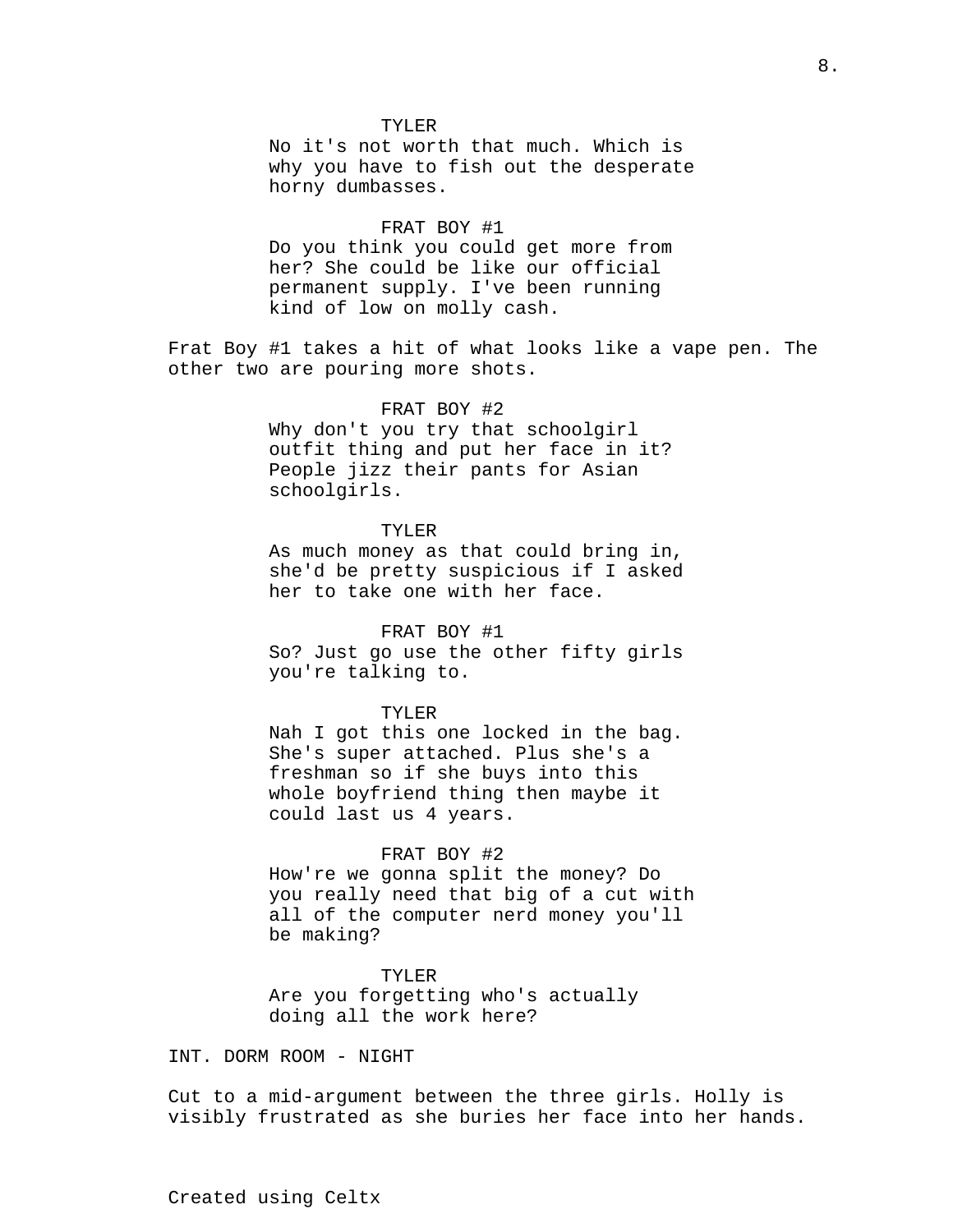JADE I just want to make sure you're like...safe...you know.

LAUREN Jade, why don't you just let Holly trust her instincts with this one. It sounds like you're just...projecting...

Lauren doesn't finish her thought. She gets distracted by red circular rings around Holly's wrists. She grabs them to take a closer look.

> LAUREN What happened to your wrists?

HOLLY Oh! So you guys were wondering if we did "it" right?

Jade and Lauren stare at her for a few seconds in confusion. Then the realization hits them.

> JADE So you guys are Christian Gray-ing it now?

HOLLY What's the big deal? You know that saying. Kinky is the new vanilla?

JADE

Yeah, but--

LAUREN Did it hurt?

HOLLY

I feel like if you force yourself into the right headspace then no, not really.

JADE How hard did he tie you? I thought you burned yourself or something.

Jade grabs Holly's wrists and examine it closely for a few seconds. Holly abruptly pulls her wrists back from her.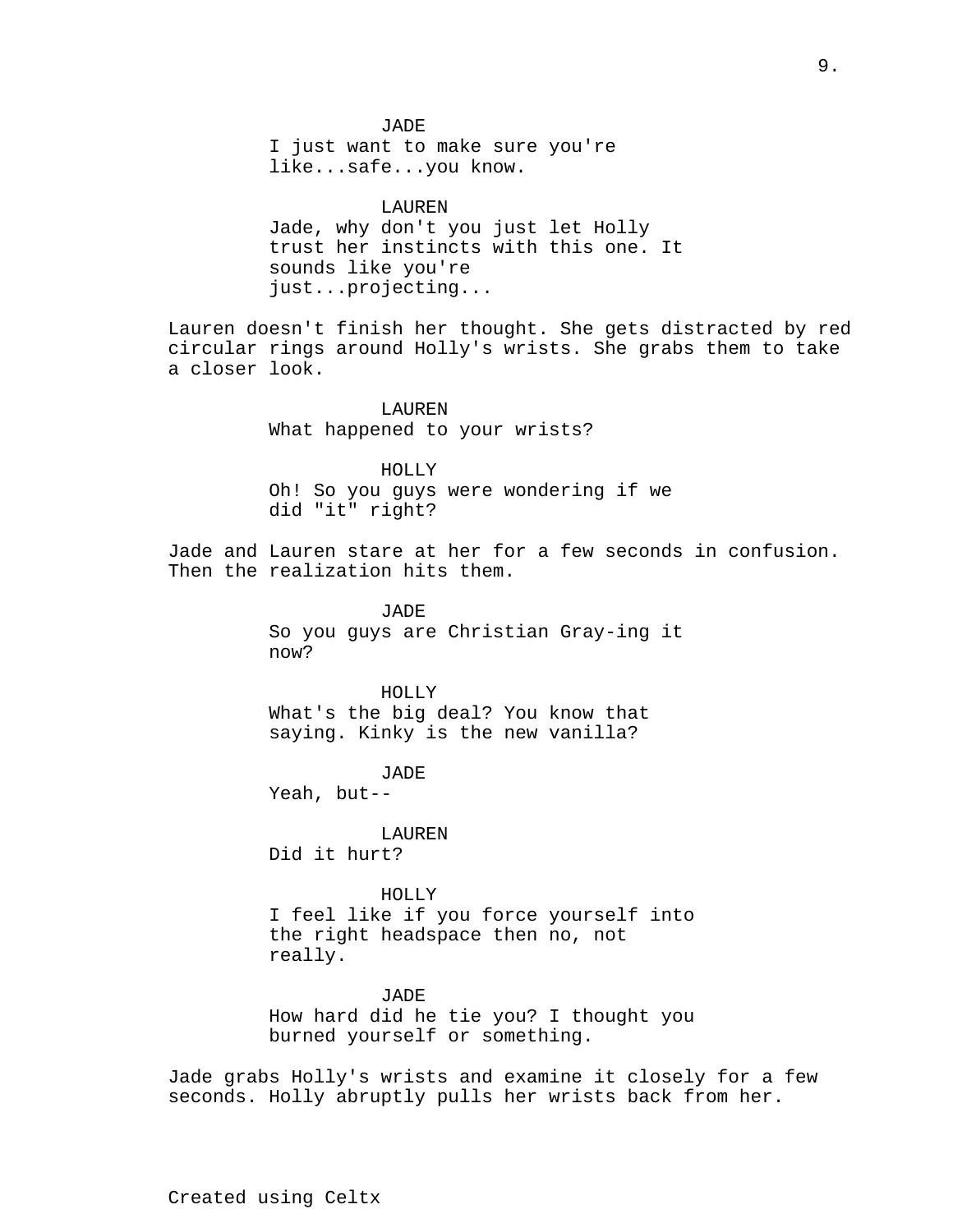HOLLY Don't worry about it! We did what normal college students do. We had fun. That's all that matters.

**JADE** Holly, come here. Lemme take a look at them.

Jade pulls Holly towards the desk chair and forces her to sit down. At the first touch of the chair Holly immediately gets up again.

HOLLY

Ow!

JADE What's wrong?

HOLLY Nothing. I--I think I just have some bruises on my uh...

She's doesn't know how to finish the sentence. It takes Jade and Lauren a few moments to put the pieces together.

JADE

Wait....

LAUREN He hit you. There?

JADE B-Both of them...?

JADE

Did he use your ass as a punching bag? Since when do slaps leave bruises on people?

HOLLY He didn't...use his hands.

JADE So you really are Christian Gray-ing it up.

HOLLY It's not that big of a deal! People do that all the time in like, porns and stuff.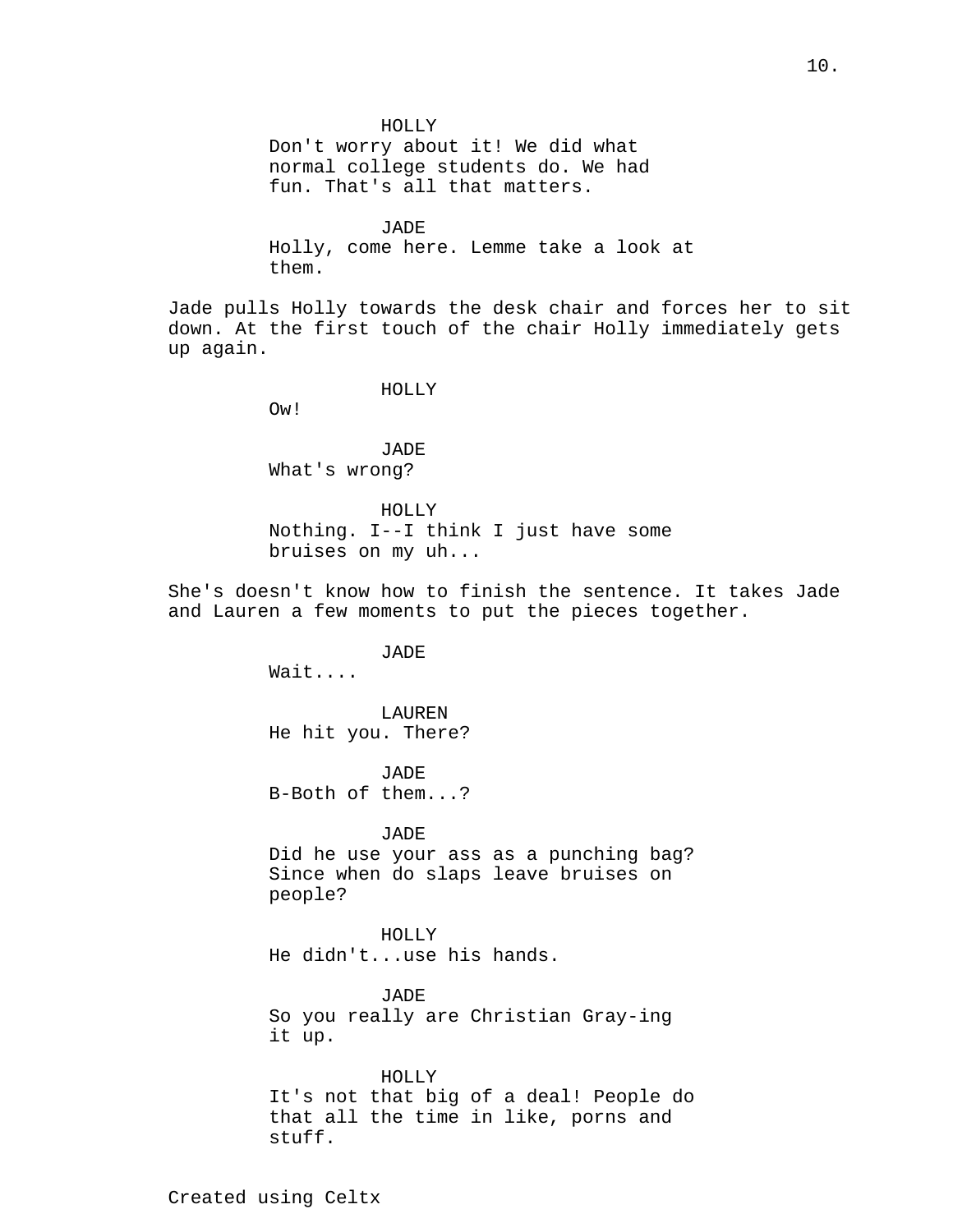JADE Yes. But, you've known this kid for two seconds. And um, you're not a fucking porn star? INT. FRATERNITY HOUSE LIVING ROOM - NIGHT Tyler and the Frat Boys continue to casually pour and take shots, hit a bong, smoke a vape pen, the frat boy kind of stuff. The overly casual atmosphere offers a chillingly stark contrast from Holly and her friends. TYLER Yeah, she's like...really freaky. And a complete sub too. FRAT BOY #1 Told you it's the Japs who are down to get raped. TYLER I actually think she's Chinese. FRAT BOY #1 Same thing. TYLER I also did not rape her, dumbass. FRAT BOY #2 So could we categorize this as like, actual BDSM? TYLER Eh, we're getting there. As of now we got tying, blindfolding, hitting. She lets me do anything to her. FRAT BOY #1 So that means we could go full 50 Shades of Gray at some point. FRAT BOY #2 Don't forget the sexy schoolgirl outfit bro. TYLER

That is next on the list.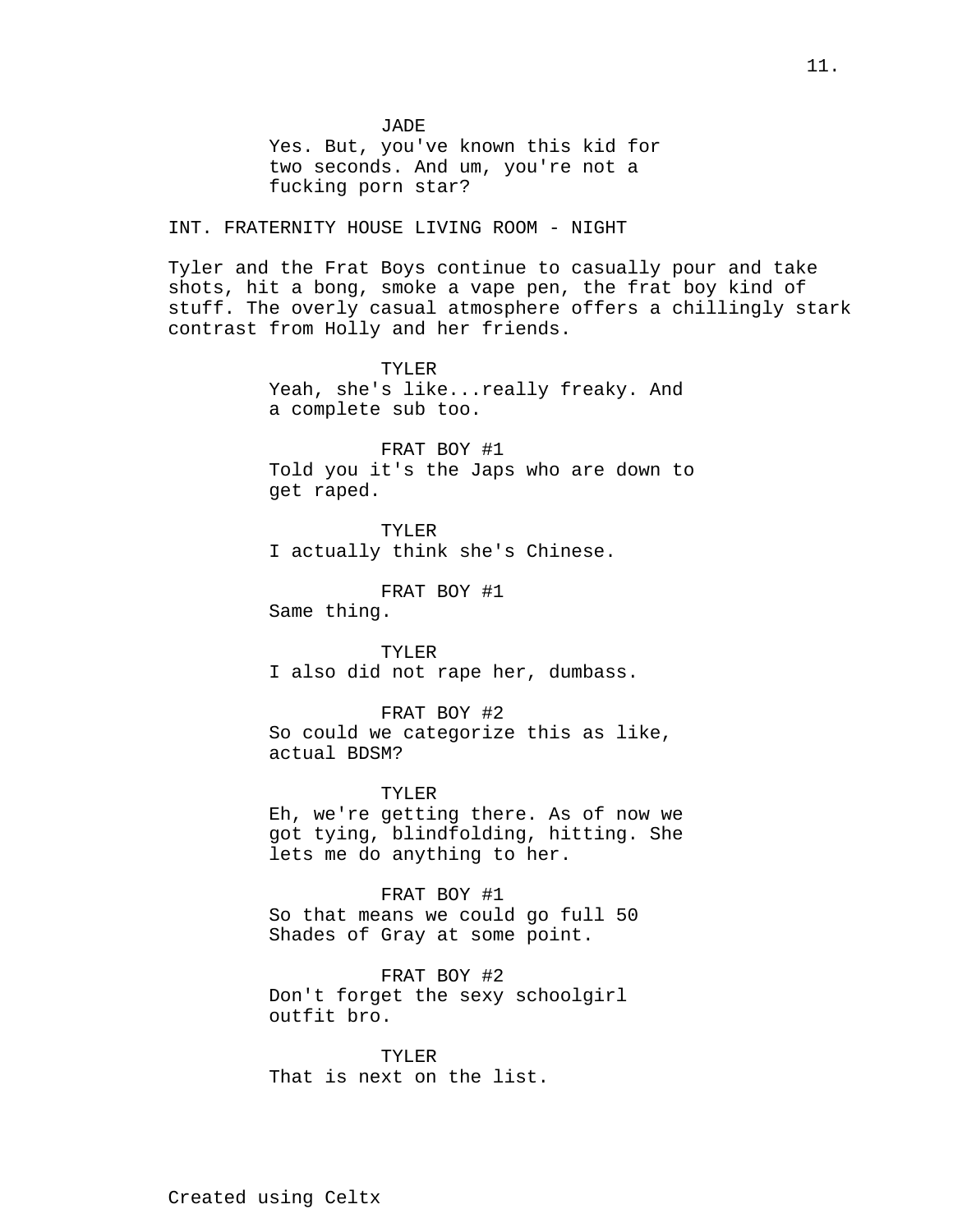INT. DORM ROOM - NIGHT

Jade stands right in front of Holly, firmly holding Holly's two arms by her side. She speaks slowly and cautiously.

> JADE Tell me, step by step, in detail, what happened that night.

HOLLY Which one of the nights?

JADE

What?!

LAUREN How many times did you sleep with him?

HOLLY I've seen him probably 6 times, so, all 6 of those times.

LAUREN Why didn't you tell us any of this?

HOLLY

BECAUSE I FELT GROSS AFTER.

It's like whatever fantasy spell has been casted on Holly before has suddenly been broken. She's snapped back into seeing the reality of the situation. She's been pushed to this point.

# HOLLY (CONT'D)

He just--he kept pinning me down and told me "Don't worry, this is just sexy roleplaying, people do it all the time" and I just kind of went with it cause I trusted him. And I didn't know if I was ever gonna find a guy ever again who treated me the way he did and was also willing to have sex with me. And he's older than me and I was just a virgin when we met so I was like, what right do I have to...say no?

JADE So he assaulted you. Multiple times.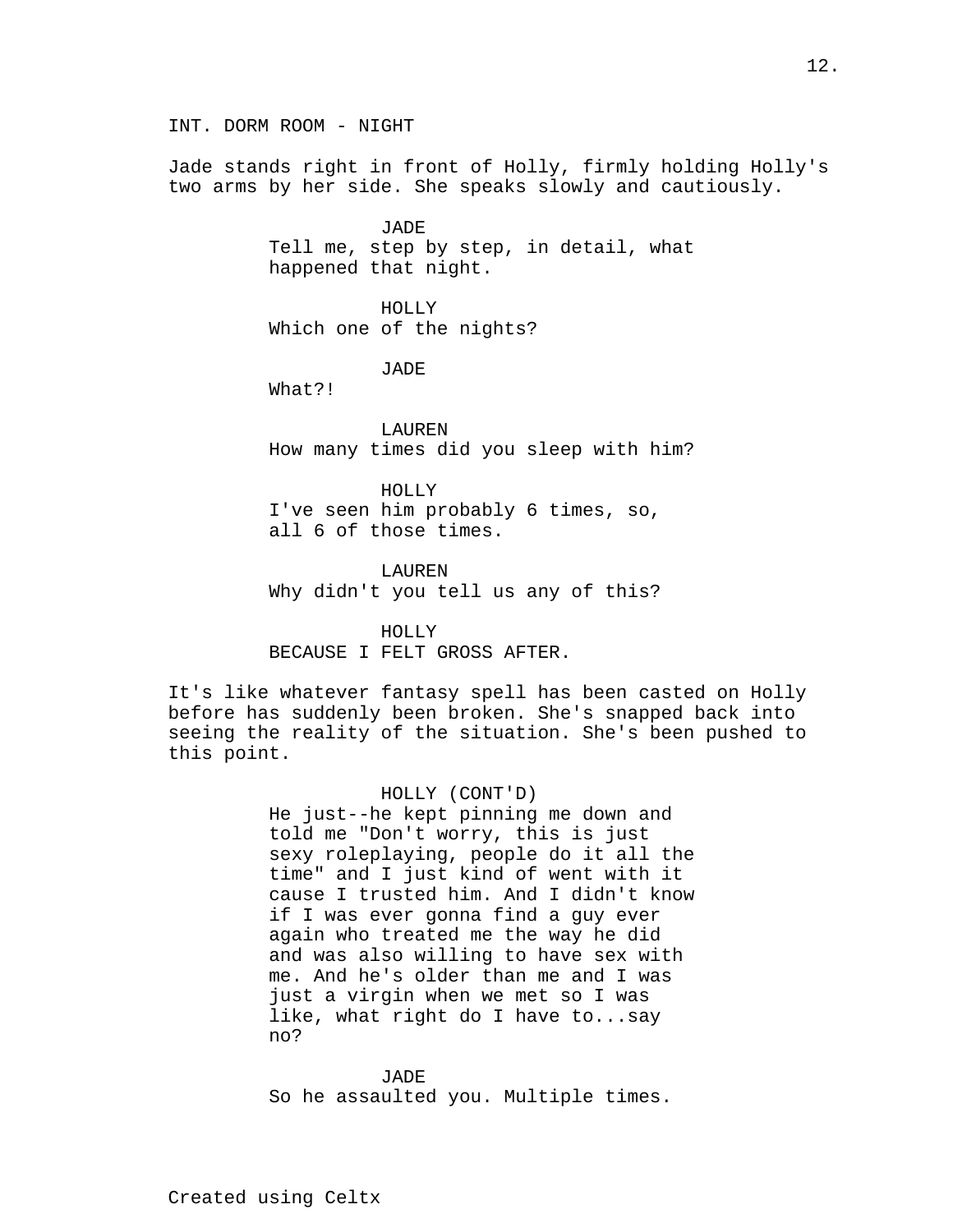HOLLY

No, I--I eventually agreed to it. Each time. I just, you know, let him do his thing.

LAUREN Yes...without your explicit consent.

HOLLY (CONT'D) That doesn't matter. I never fought back or, told him to stop. So, he must've thought I was okay with it--

JADE Holly, this was rape.

INT. FRATERNITY HOUSE LIVING ROOM - NIGHT

Tyler enters a combination on a safe and opens it up. It's filled with money. At least a couple hundred. He takes out a neat stack of cash and begins counting it.

> FRAT BOY #1 So how are the other videos doing?

TYLER We're gonna be stacked. Almost a hundred bucks per ad click.

FRAT BOY #2 Once you get the schoolgirl Jap videos I could finally quit my job.

TYLER I gotta finish my research with Cogan first. My parents want to see our study when it's done and there's no way of faking that.

FRAT BOY #1 But you could still fuck her on the side right?

TYLER For sure. What do you think I'm doing now?

Frat Boy #2 opens up a laptop that was sitting on a nightstand beside the couch. We can't see his screen but he's actively browsing something on there.

Created using Celtx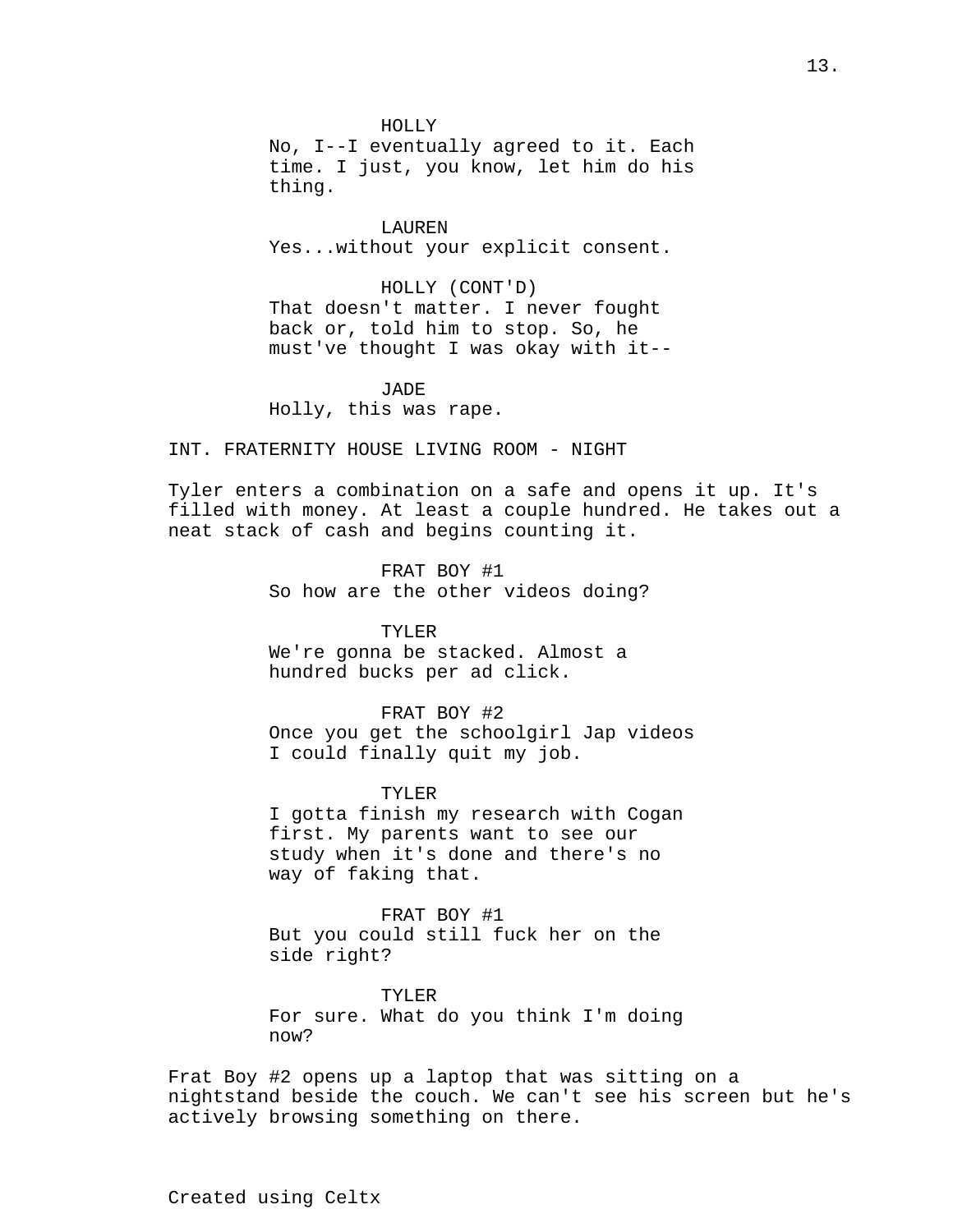### FRAT BOY #2

I think we could post some of her videos soon. I have a few sites in mind. I also just got a top shrooms plug from another frat and his shit is expensive.

### TYLER

Prioritize the sites with the most ad revenue first. And search which categories are the most popular. We really wanna capitalize on "Asian" and "torture" for this one.

FRAT BOY #2 You're acting like I'm a rookie at this.

### INT. DORM ROOM - NIGHT

Jade paces around the room. Lauren sits on the bed and holds Holly's hand as Holly remains standing.

JADE

Okay um, I really don't want my theory to be true. But has he ever mentioned anything about like, Asian culture to you?

HOLLY Not really. Unless those schoolgirl outfits in like animes and stuff counts.

### JADE

Fuck.

She says this quietly under her breath as she turns away. Holly hears her.

> HOLLY Why? What's wrong with that?

JADE Ever heard of yellow fever?

Beat.

### HOLLY

Are you trying to whitesplain Asian racism to me?

Created using Celtx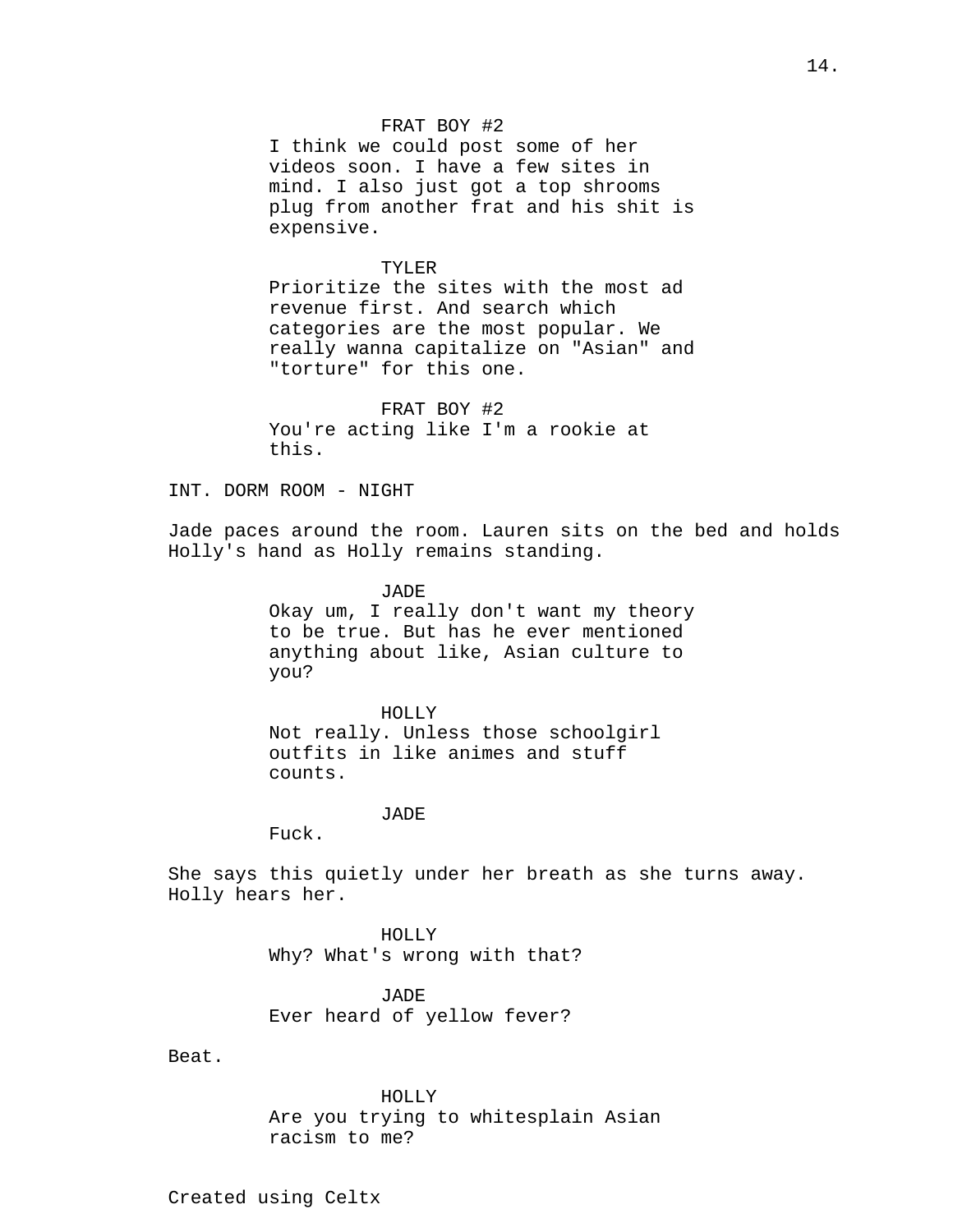#### JADE

So you do know! Why the hell are you still going along with this?

HOLLY Because he's not that kind of guy--

#### LAUREN

Holly. You need to report this.

# HOLLY

NO. I promise you, he didn't mean to. He probably just didn't know. I wasn't even that clear on my "consent" anyway so, this whole thing is really on me.

JADE Have you lost your mind?

#### HOLLY

I think you guys are just super paranoid right now.

### LAUREN

We're not being paranoid. We're just looking out for your fucking safety--

#### HOLLY

Has like, the hashtag Me Too movement gone too far into your heads so now you want to jump on the trend of accusing every guy who wants to have sex with me with rape? Explain the necklace. And the playlist he sent me.

#### **JADE**

So sending someone gifts gives them a free pass to assault someone.

#### HOLLY

I want you both to get out. Right now.

### LAUREN

I literally live here--

# HOLLY

GET. OUT.

She aggressively pushes them towards the door. They all stare at each other in piercing silence for a few seconds. Lauren and Jade leave. As soon as the door shuts Holly begins